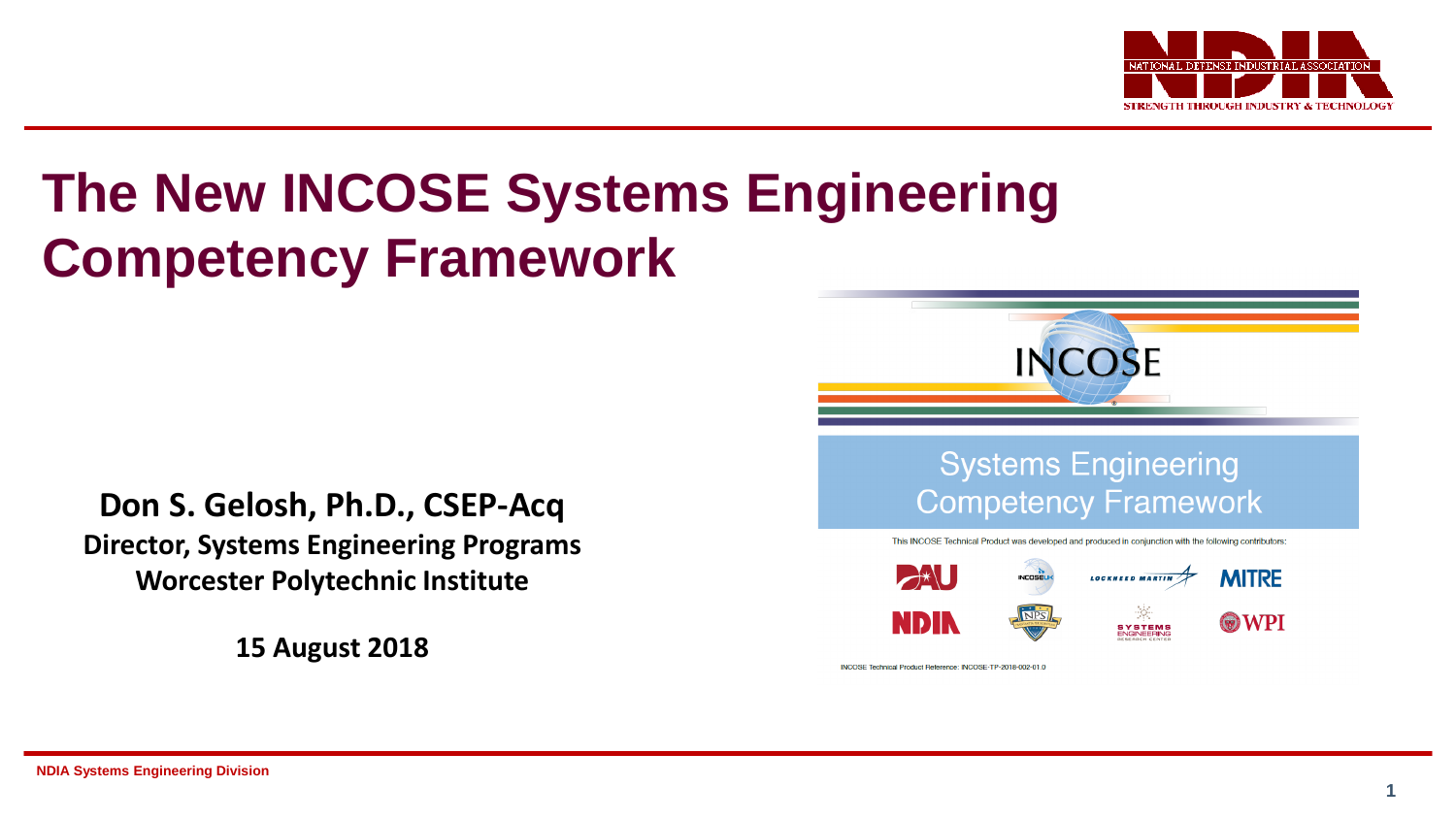## **Systems Engineering Competency Framework**



#### **International and Diverse Collaboration:**

- **7 Years**
- **2 Professional Societies**
- **12 Companies**
- **4 Schools**
- **1 Research Center**
- **1 National Lab**
- **5 Primary Authors**
- **23 Secondary Authors/Reviewers**
- **6 Countries**



*The complete Competency Framework can be accessed at:* 

*<https://www.incose.org/CompetencyFramework>*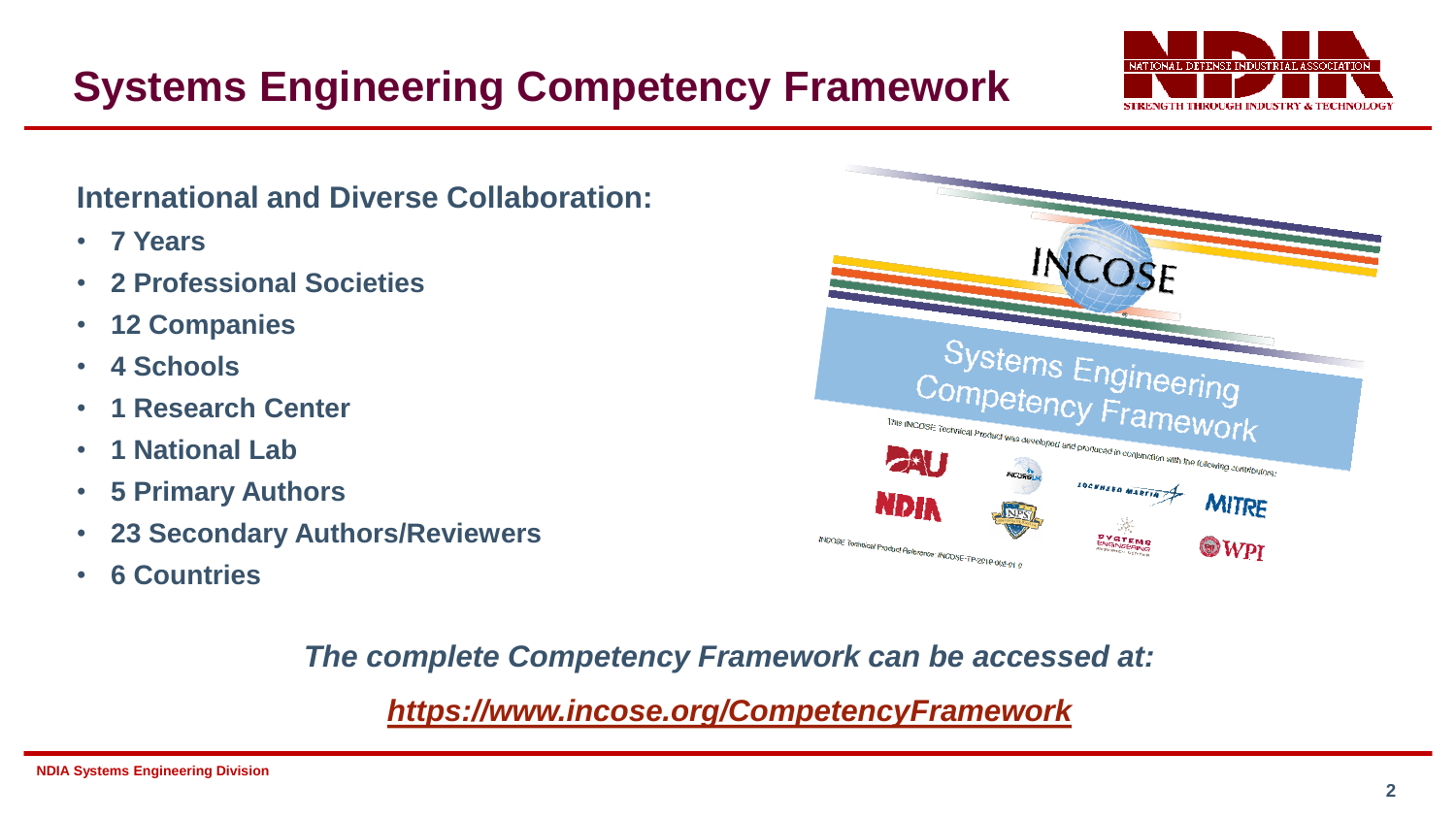## **Systems Engineering Competency Framework**

*Represents a world view of 5 competency groupings with 36 competencies central to the profession of Systems Engineering, including indicators of knowledge, skills, abilities and behaviors across 5 levels of proficiency.*



Supports a wide variety of usage scenarios including individual and organizational capability assessments.



Enables organizations to tailor and derive their own competency models that address their unique challenges.

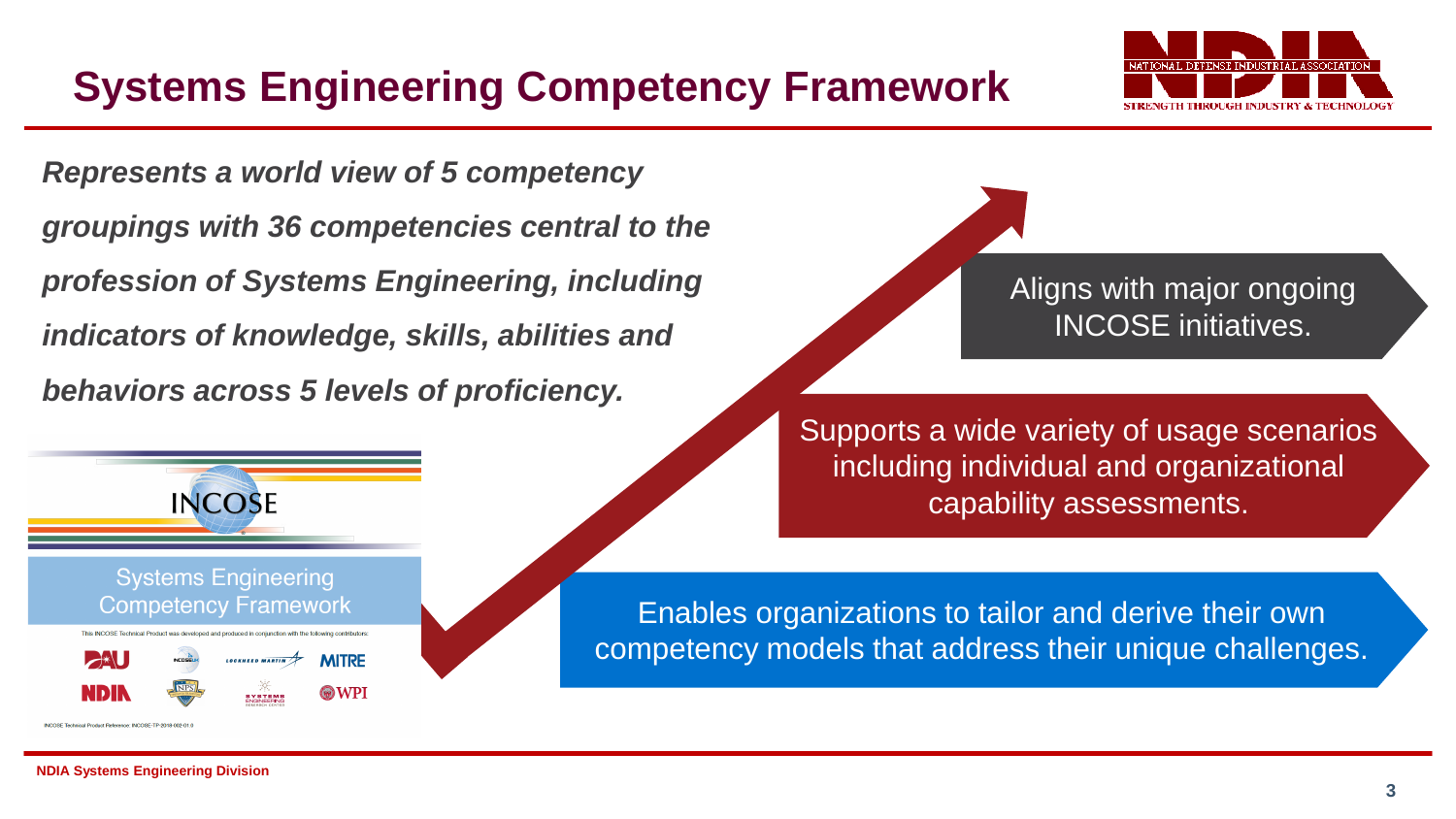## **36 Competencies Across 5 Groups**



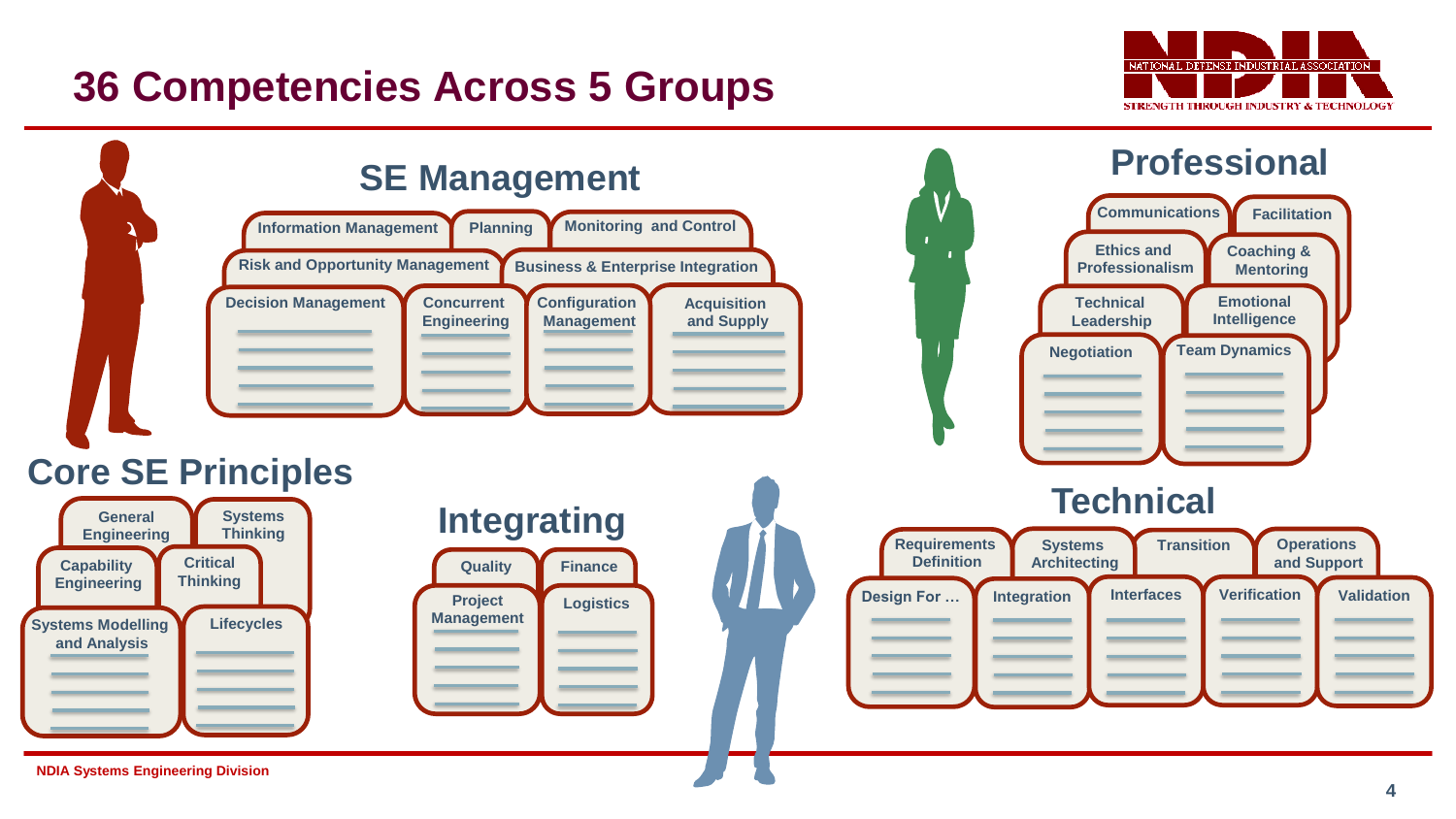## **Each Competency has 5 Proficiency Levels**



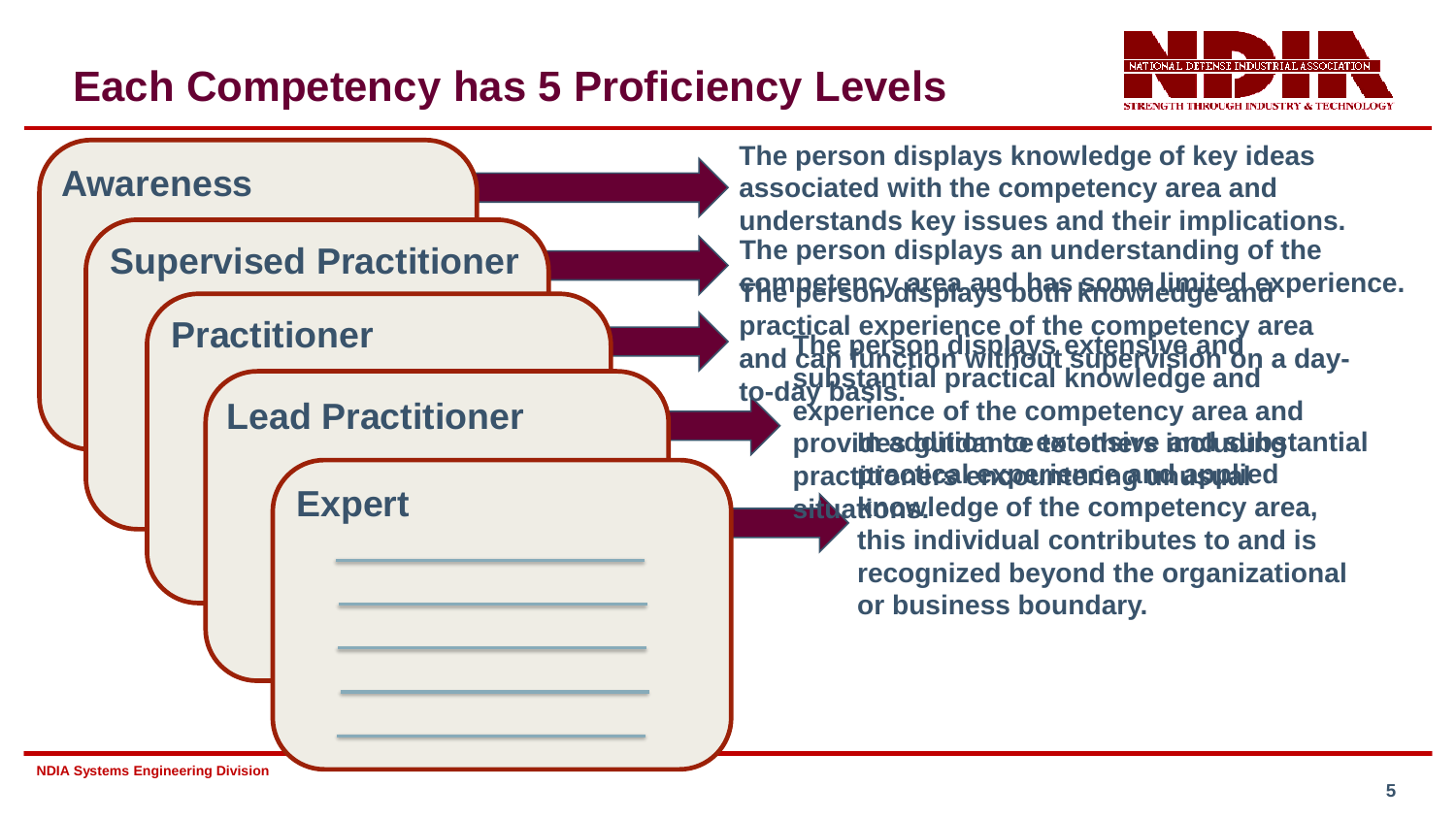### COMPETENCY AREA - Interfaces

#### Description:

Interfaces occur where system elements interact, for example human, mechanical, electrical, thermal, data, etc. Interface Management comprises the identification, definition and control of interactions across system or system element boundaries.

#### Why it matters:

Poor interface management can result in incompatible system elements (either internal to the system or between the system and its environment) which may ultimately result in system failure or project/program overrun.

| <b>AWARENESS</b>                                                                                                                                                                 | <b>SUPERVISED</b><br><b>PRACTITIONER</b>          | <b>PRACTITIONER</b>                                                                                                                                                                                  | <b>LEAD PRACTITIONER EXPERT</b>                                                              |                                                                                                                        |
|----------------------------------------------------------------------------------------------------------------------------------------------------------------------------------|---------------------------------------------------|------------------------------------------------------------------------------------------------------------------------------------------------------------------------------------------------------|----------------------------------------------------------------------------------------------|------------------------------------------------------------------------------------------------------------------------|
| Understands the need for interface<br>management and its impact on the<br>integrity of the system solution                                                                       | Able to follow interface management<br>procedures | Able to define a process and<br>appropriate techniques to be adopted<br>for the interface management of<br>system elements                                                                           | Able to liaise and arbitrate where<br>there are conflicts in the definition of<br>interfaces | Able to negotiate on the issues of<br>interface complexity                                                             |
| Understands the possible sources of<br>complexity in interface management,<br>e.g. multinational programmes,<br>multiple suppliers, different domains,<br>novel technology, etc. | Able to identify and define simple<br>interfaces  | Able to identify, define and<br>control system element<br>interfaces                                                                                                                                 | Has demonstrated expertise in<br>interface management                                        | Reviews and judges the suitability of<br>interface management strategies                                               |
|                                                                                                                                                                                  |                                                   | Able to describe the sources of<br>complexity for the interface<br>management of the system, e.g.<br>multinational programmes, multiple<br>suppliers, different domains, novel<br>technology, etc.   | Coaches new practitioners in<br>this field                                                   | Champions the introduction of novel<br>techniques and ideas in this field<br>which produced measurable<br>improvements |
|                                                                                                                                                                                  |                                                   | Able to identify consequences of<br>changes to interfaces on the system<br>elements, system and/or system of<br>systems e.g. a change to a<br>mechanical interface may impact<br>thermal performance | Contributes to best practice within<br>current organization                                  | Coaches experienced practitioners in<br>this field                                                                     |
|                                                                                                                                                                                  |                                                   | Able to guide supervised<br>practitioner                                                                                                                                                             |                                                                                              | Contributes to best practices beyond<br>the organizational or enterprise<br>boundary                                   |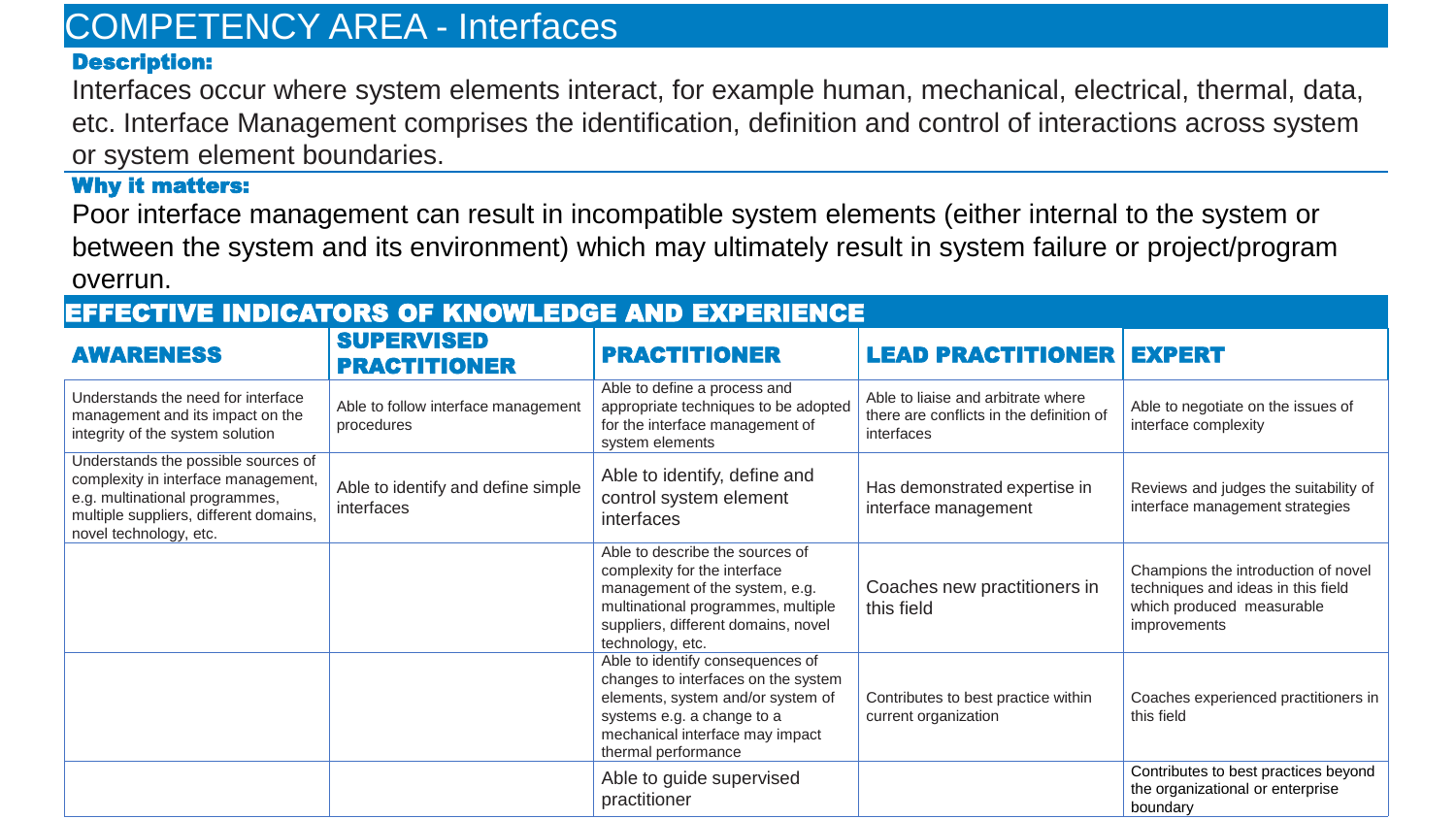



- **Adjudicate reviews and comments on the initial competency framework release.**
- **Develop "Guide to Competency Evaluation" (Annex E) to provide guidance on how to evaluate people against the competency framework.**
- **Use the framework to develop Competency Models for various domains: SoS, SSE, Oil and Gas, Medical Devices, etc.**
- **Continue to explore use cases for how government, industry and academic organizations can use the framework's evidencebased indicators to help identify, assess and develop the necessary knowledge, skills, abilities and behaviors at the appropriate levels in their workforce to enhance Systems Engineering effectiveness across the enterprise.**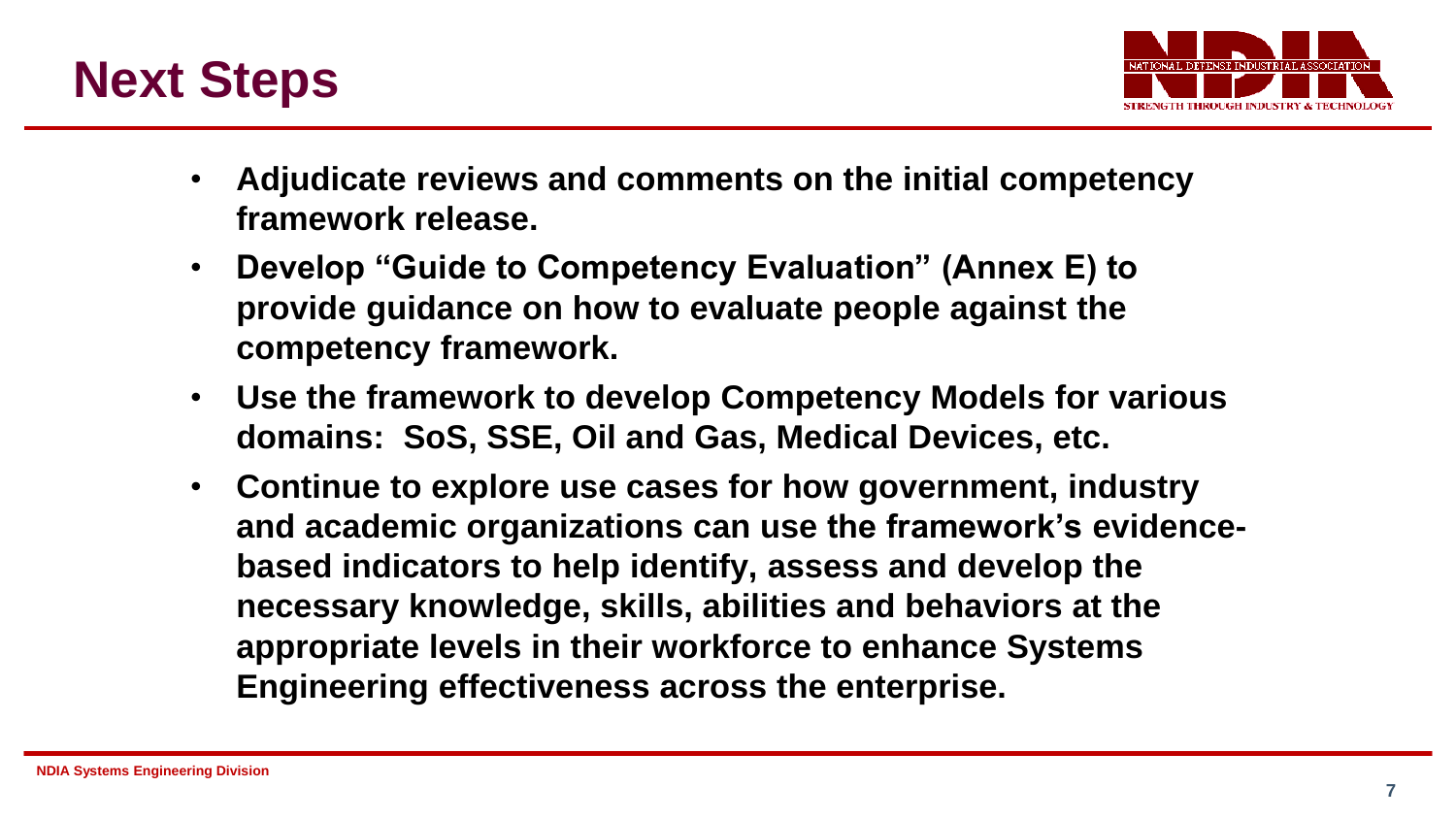

# *Questions?*